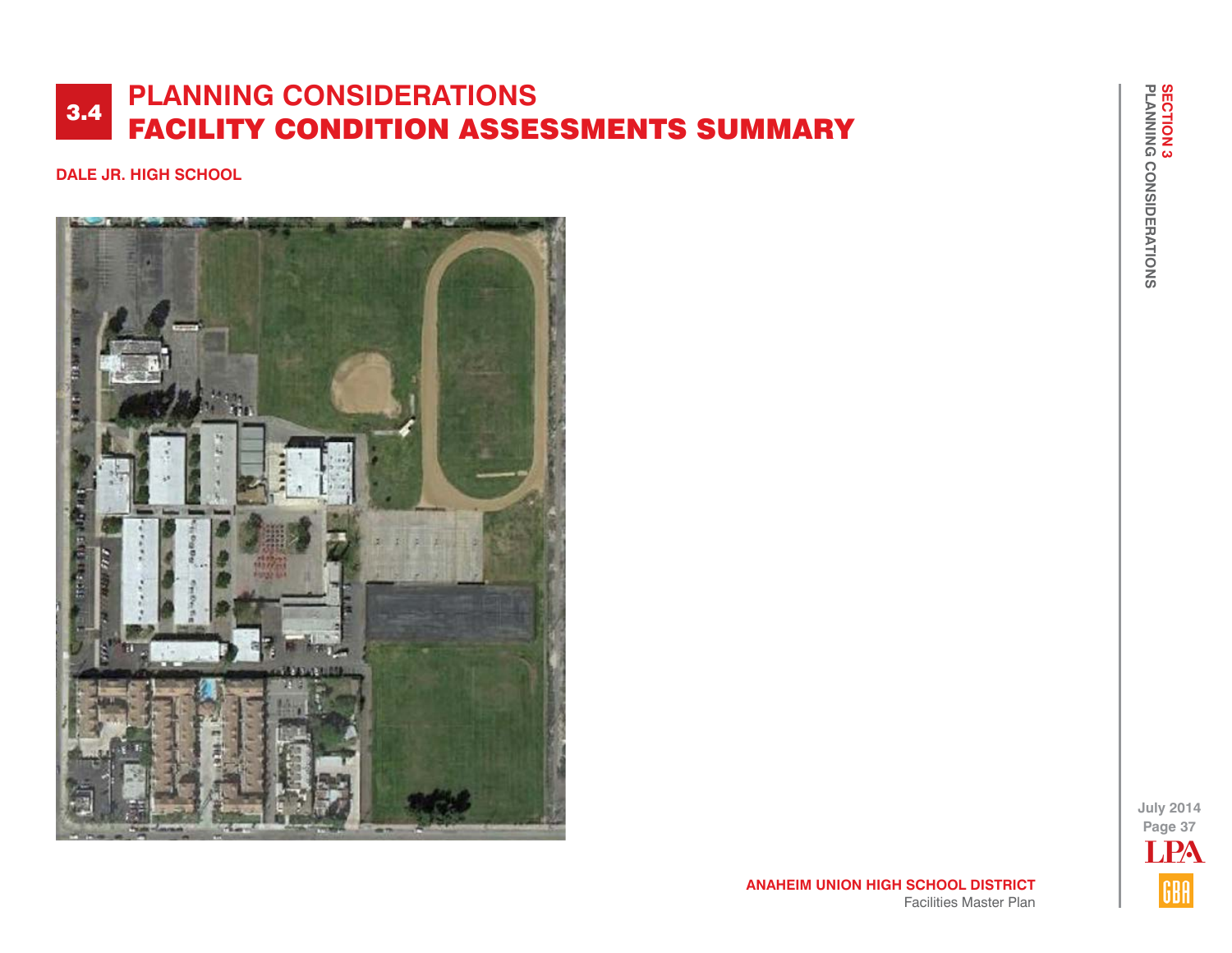# **DALE JR. HIGH SCHOOL**

### 900 S. Dale Avenue Anaheim, CA 92804

| Year Constructed                                           | 1959                                                                                                              |
|------------------------------------------------------------|-------------------------------------------------------------------------------------------------------------------|
| Year Last Modernized                                       | 2002                                                                                                              |
| Current Enrollment<br>Grade Levels<br>Administrative Staff | 1205<br>$7 - 8$<br>3 Administrators<br>51 Teachers<br>2 Counselors<br>2 Psychologists<br>$1$ SIP<br>41 Classified |
| Square Footage                                             | 94.301                                                                                                            |
| Site Size (acres)                                          | 25.1                                                                                                              |



## GREATEST NEEDS:

- Highest Program Needs:
- o Classroom Upgrades
- o Exterior Student Quads and Courtyards
- o Front Administrative Office and Curb Appeal
- o Science Lab Upgrades
- **Learning environment improvements.**
- ▶ Central quad and learning courts need to be upgraded, lunch shelters added.
- The site needs 6 science labs.
- The site needs 4 computer labs.
- Provide more P.E. lockers.
- Need a direct connection between locker rooms and gymnasium.
- Need more faculty restrooms.
- Need more indoor and outdoor storage.
- Security fence needs to be 8' tall.
- Adequately house the Bridges program.
- Evaluate Dale Jr. High School as potential site of new central kitchen.
- Improve traffic flow and reconfigure parking lots.
- Exterior paint.

## CONDITION ASSESSMENT

Dale Junior High School was originally constructed in 1959. The 25 acre site is located at 900 S. Dale Ave., Anaheim, CA 92804. The Dale JHS site is being considered for the District's new central kitchen location. Dale JHS is also the site of the old Polaris program and its building need to be demolished.

The general condition of the facilities at Dale JHS is poor. The building envelope, windows, interior finishes and site utilities are in need of repair and/ or replacement. Dale JHS is in need of a major modernization. While the overall condition is poor, the structural integrity of the buildings is good.

One serious issue to be remedied at Dale JHS is the original rain gutters which are built within the roof structure. These buildings have internal gutters which over the years have failed allowing water to damage the adjacent roof lumber. A portion of the roof sheathing and rafter tails need to be repaired and the gutters need to be run exposed. As a result, all campus roofing and 30% of roof sheathing need to be torn off and replaced.

The band, choir, and art rooms need to be adequately sized. The school currently needs 6 science labs adequately sized and equipped to meet STEM requirements. The school needs 4 computer labs to meet Common Core requirements. The Bridges program needs to be properly housed.

The boys and girls locker rooms are in poor condition. In addition to standard upgrades, provide more P.E. lockers. A direct connection needs to be made between the locker rooms and the gym. The gymnasium floor needs to be refurbished. The bleachers need to be replaced.

There is also a major need for additional indoor and outdoor storage on campus. Repurpose the existing breezeways.

As Dale JHS is being considered for the location of the District's new central kitchen, two areas on site are under evaluation. One is the Polaris building location and the other is a lesser used area of campus at the southeast corner of the site located off Ball Road.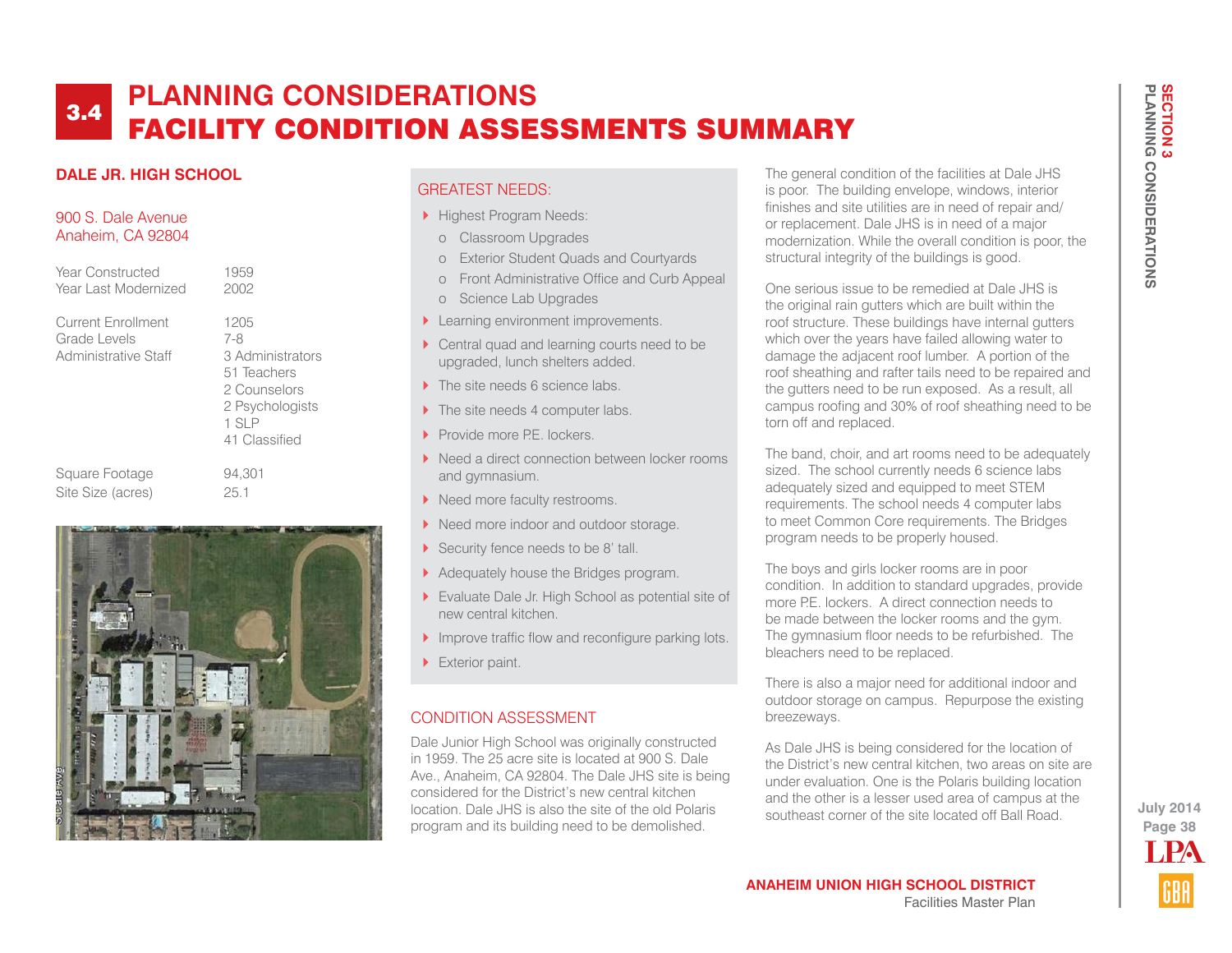## **DALE JR. HIGH SCHOOL**

Total number of classrooms at Dale JHS is 41 with 29 standard classrooms, 3 science labs, 2 science classrooms, 2 computer labs, 1 band, 1 choir, 1 home economics, 1 LHS and 1 visually impaired classroom.

There are four portable buildings on site.

#### SITE CONDITIONS

The campus perimeter is in need of security improvements. Four hundred linear feet of 8' tall chain link fencing is required along Ball Road and 800 linear feet of additional fencing will be required at the northwest side of campus if the new central kitchen is constructed on that location. The design of the front drop-off parking lot should be reconfigured for efficiency. Improve curb appeal along Dale Avenue.

The asphalt paving on campus is in poor condition. Replace 67,000 square feet of asphalt at the central quad and classroom wing courtyards as well as 130,000 square feet of asphalt at the front and rear staff parking lots. The north parking lot is in poor condition (68,000 s.f.). Concrete paving (20,000 s.f.) needs to be replaced at various locations throughout the campus.

The central quad is in need of a major upgrade. Provide hardscape, landscape, irrigation with smart controllers, seating areas, shade structures, and event lighting. Address path-of-travel issues throughout the site. Accessible hi-lo drinking fountains are required. Provide outdoor stage.

The campus irrigation system is hydraulic and needs to be replaced (11.5 acres) including the south playfield. The field irrigation is poor in general and the playing fields need to be reconditioned.

The basketball court paving is in good condition. The hoops and backboards need replacing. The tennis courts (44,000 s.f.) also need to be resurfaced with new fencing and windscreens added.

The existing campus marquee should be upgraded to digital. Campus signage should also be modernized.

#### BUILDING SYSTEMS

#### PLUMBING

The domestic water, sewer, and gas lines need to be replaced. Provide earthquake shut-off valve. Evaluate storm drain system, gutters, and downspouts, and repair/replace as required. Some ponding occurs at the southeast parking lot which requires improved drainage.

#### **MECHANICAL**

Package units were installed in 2002 throughout campus. Lifecycle replacement will be required in the next decade. Provide HVAC in Building 5.

#### **ELECTRICAL**

While the campus power system was updated in 2002, the existing telephone/data, CATV, CCTV, fire alarm, and clock systems all need to be upgraded. A new security system is also needed. Maintain the existing Bogen PA system but add a new "Quantum" card for network capabilities.

Upgrade the existing site and parking lot lighting with LED technology for energy efficiency.

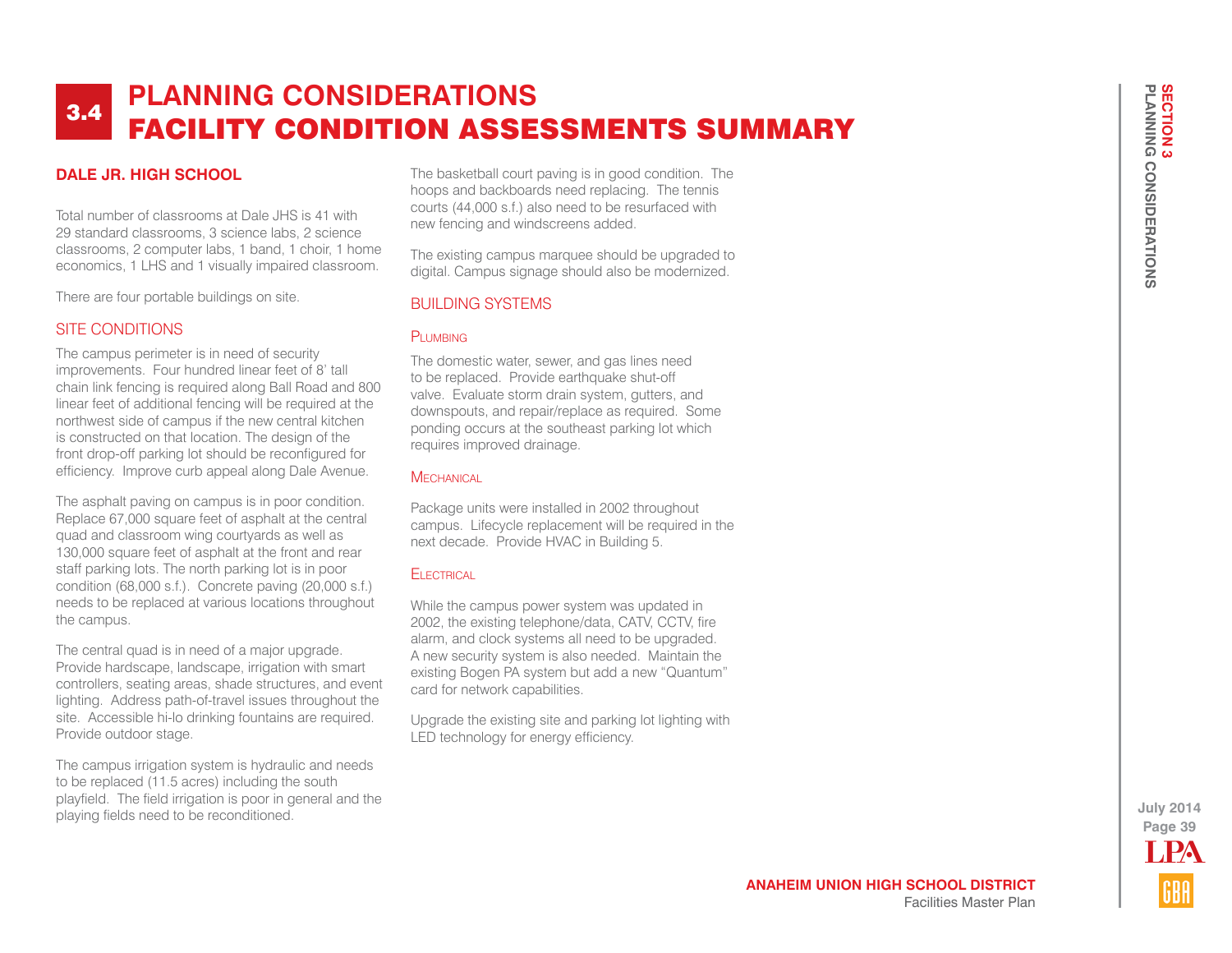# **DALE JR. HIGH SCHOOL**



More computer labs needed to meet Common Core. <br>Accessible hi-lo drinking fountains are required.





Potential location for new AUHSD central kitchen.





Gym floor and bleachers need to be replaced. Campus quad needs redesign, shade structures, & stage.



Locker rooms are in need of reconfiguration and additional P.E. lockers.



**Page 40 July 2014**

LPA

**ANAHEIM UNION HIGH SCHOOL DISTRICT** Facilities Master Plan





Playing fields need reconditioning. The School of Campus-wide paving is in poor condition. Need to install 8' tall fencing along Ball Road.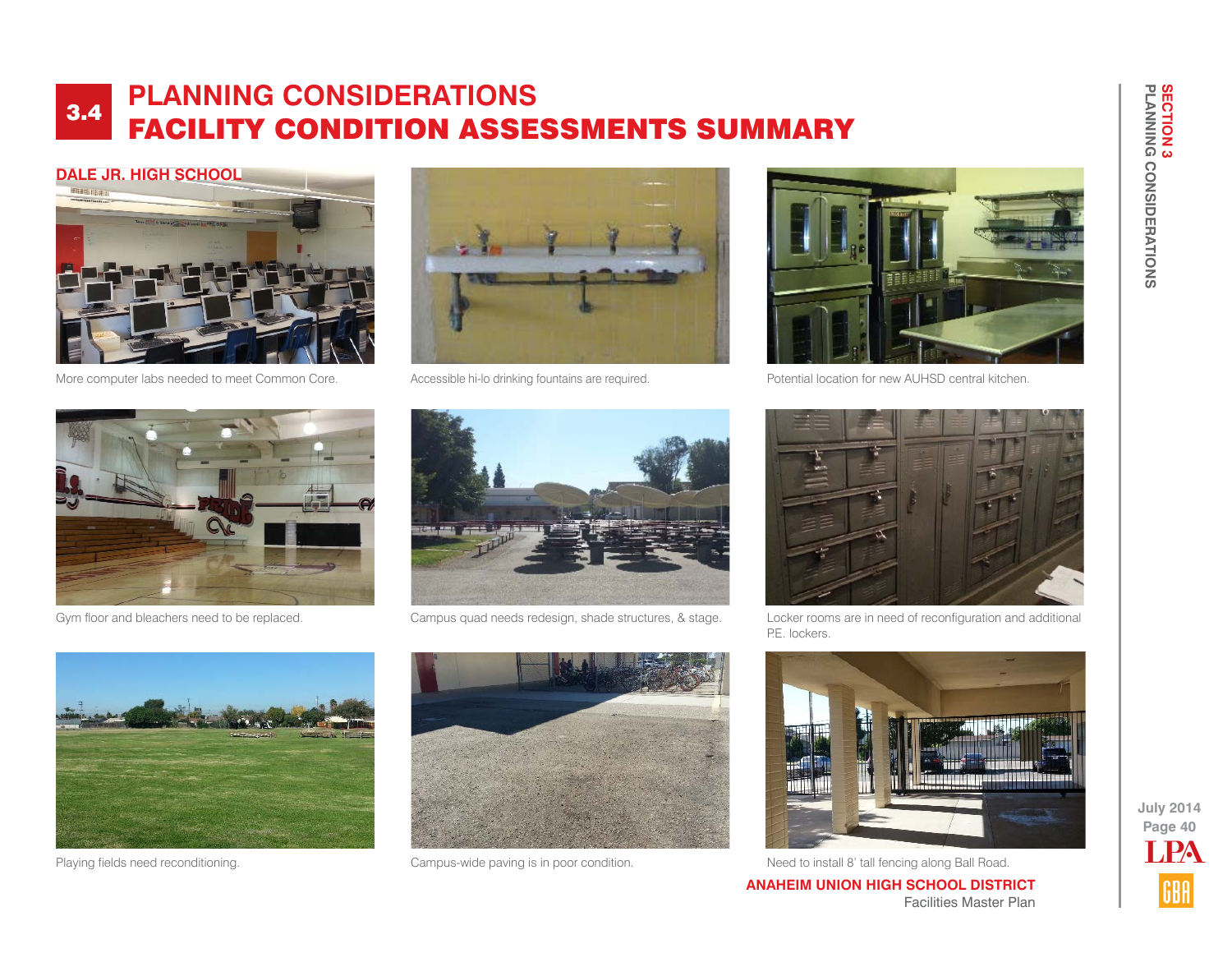## **DALE JR. HIGH SCHOOL**



**SECTION 3<br>PLANNING CONSIDERATIONS SECTION 3 PLANNING CONSIDERATIONS**

**Page 41 July 2014** LPA